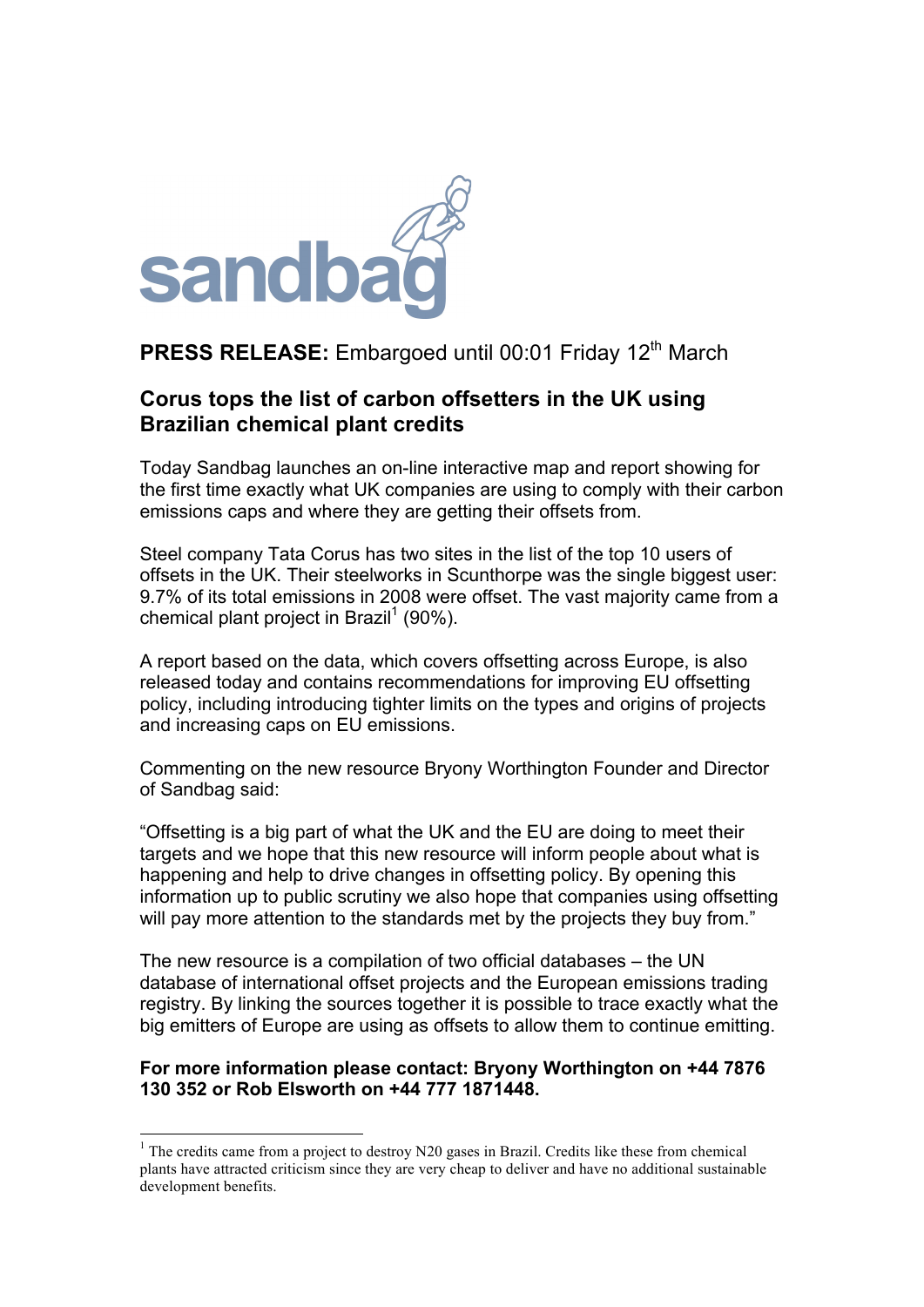#### **Notes to Editors**

2010.pdf

- 1. Sandbag is a UK based NGO focused on scrutinising and campaigning for improvements in emissions trading policy. For more information visit sandbag.org.uk
- 2. The map and report can be found here: http://sandbag.org.uk/offsetmap, http://sandbag.org.uk/files/sandbag.org.uk/InternationalOffsetsAndTheEU.pdf
- 3. Links to data sources that have been brought together can be found here:

#### UN database of Clean Development Mechanism Projects generating offsets: http://www.unfccc.int

Link to EU registry tracking tracking compliance with emissions caps: http://ec.europa.eu/environment/ets/ Database of company information in relation to emissions trading: http://www.carbonmarketdata.com

4. Top 10 sites using offsets in UK were:

| <b>Installation</b>                   | Company                                 | <b>CERs/Offsets</b> | $\vert$ Total $\vert$<br>$ $ emissions $ $<br>08 | <b>Offsets</b><br>as % of<br>emissions |
|---------------------------------------|-----------------------------------------|---------------------|--------------------------------------------------|----------------------------------------|
| Scunthorpe Iron & Steel               |                                         |                     |                                                  |                                        |
| Works                                 | Corus UK Ltd                            | 666,500             | 6,880,337                                        | 9.7                                    |
| Port Talbot Steelworks                | Corus UK Ltd                            | 620,000             | 6,920,753                                        | 9.0                                    |
|                                       | <b>Scottish Power Generation</b>        |                     |                                                  |                                        |
| Longannet Power Station               | Ltd                                     | 500,000             | 5,870,515                                        | 8.5                                    |
| <b>Teesside Power Station</b>         | Teesside Power Ltd                      | 235,000             | 4,941,647                                        | 4.8                                    |
| Lynemouth Power Station               | Alcan Aluminium UK Ltd                  | 223,000             | 2,802,040                                        | 8.0                                    |
| South Humber Bank Power               |                                         |                     |                                                  |                                        |
| <b>Station</b>                        | Centrica                                | 166,319             | 3,044,370                                        | 5.5                                    |
| <b>Cockenzie Power Station</b>        | <b>Scottish Power Generation</b><br>Ltd | 150,000             | 4,381,868                                        | 3.4                                    |
| <b>Spalding Power Station</b>         | Spalding Energy Company<br>Ltd          | 106,326             | 1,997,610                                        | 5.3                                    |
| Damhead Creek Power<br><b>Station</b> | <b>Scottish Power Generation</b><br>Ltd | 100,000             | 2,108,027                                        | 4.7                                    |
| Coryton Power Station                 | Coryton Energy Company<br>Ltd           | 97,731              | 1,642,285                                        | 6.0                                    |
| <b>Grand Total</b>                    |                                         | 2,864,876           |                                                  |                                        |

5. In another recent report by Sandbag, Tata Corus was revealed as number 3 in the top 10 'carbon fat cat' companies enjoying big surpluses of emissions allowances which insulate it even further from having to make cuts in emissions: http://www.sandbag.org.uk/files/sandbag.org.uk/carbon\_fat\_cats\_march